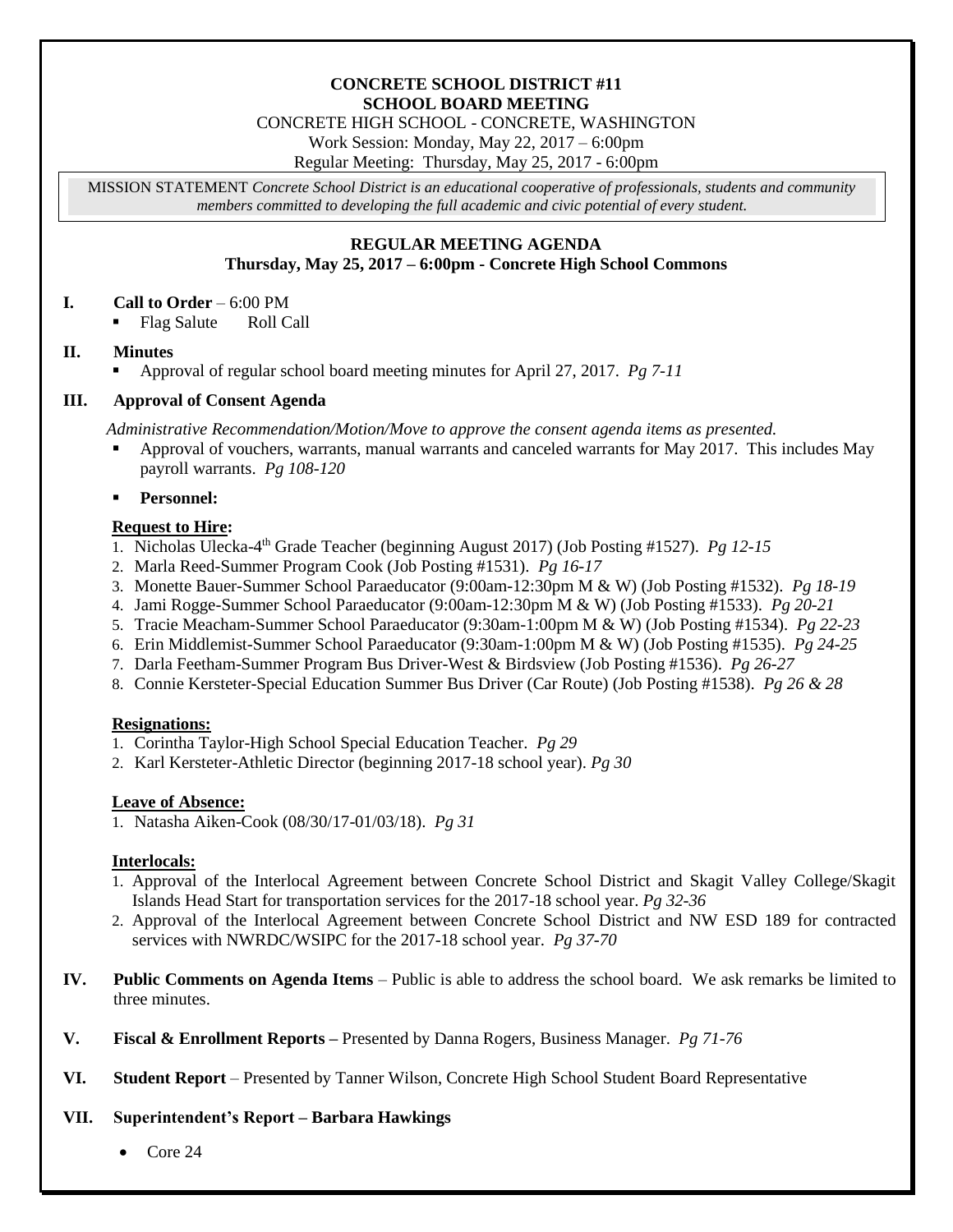#### **VIII. Professional Excellence – Mike Holbrook, Principal. Concrete High School**

Rebecca Shipley & Vanessa Williams – Camp Orkila

#### **IX. Old Business**

*A.* Request approval of the final reading of revised policy 4210-Regulation of Dangerous Weapons on School Premises – Barbara Hawkings. *Administrative Recommendation Action/Motion/Move to approve the final reading of revised policy 4210-Regulation of Dangerous Weapons on School Premises. Pg* (*see April 2017 board packet)*

## **X. New Business**

- *A.* Request approval of the 2017-18 Concrete High School Athletics/Activities Code Mike Holbrook. *Administrative Recommendation Action/Motion/Move to request approval of the 2017-18 Concrete High School Athletics/Activities Code. Pg 77-93*
- *B.* Request approval for Renata Mapes, Rachel Nyberg, and Angela Olsen to travel out of state to attend CPM Math training in Salt Lake City, UT July 23, 2017-July 28, 2017 – Jaci Gallagher. *Administrative Recommendation Action/Motion/Move to request approval for Renata Mapes, Rachel Nyberg, and Angela Olsen to travel out of state to attend CPM Math training in Salt Lake City, UT July 23, 2017-July 28, 2017. Pg 94-95*
- *C.* Request approval for Desiree Bauer, Gracie Thompson, and Sacha Buller to travel out of state July 8, 2017-July 12, 2017 to attend the Edible Schoolyard Intensive Farm-to-School conference which will be held in Berkley, CA – Barbara Hawkings. *Administrative Recommendation Action/Motion/Move to request approval for Desiree Bauer, Gracie Thompson, and Sacha Buller to travel out of state July 8, 2017-July 12, 2017 to attend the Edible Schoolyard Intensive Farm-to-School conference which will be held in Berkley, CA. Pg 96*
- *D.* Request approval of the first reading of revised policy 3410-Student Health Barbara Hawkings. *Administrative Recommendation Action/Motion/Move to approve the first reading of revised policy 3410-Student Health. Pg 97*
- *E.* Request approval of the revised procedure #6213P-Reimbursement for Travel Expenses Barbara Hawkings. *Administrative Recommendation Action/Motion/Move to approve the revised procedure #6213P-Reimbursement for Travel Expenses. Pg 98-99*
- *F.* Request approval of Resolution #1213 Delegating Authority to WIAA for 2017-18 Barbara Hawkings. *Administrative Recommendation Action/Motion/Move to request approval of Resolution # 1213 Delegating Authority to WIAA for 2017-18. Pg 100*
- $G.$  Request approval of the 2017-18  $7<sup>th</sup>$ -12th high school coaches/extracurricular staffing proposal Barbara Hawkings. *Administrative Recommendation Action/Motion/Move to request approval of the 2017-18 7 th -12th high school coaches/extracurricular staffing proposal. Pg 101*
- *H.* Request approval of the 2017-18 classified staffing proposal Barbara Hawkings. *Administrative Recommendation Action/Motion/Move to approve the 2017-18 classified staffing proposal. Pg 102-103*
- *I.* Request approval of Resolution to Invest #1214 Danna Rogers. *Administrative Recommendation Action/Motion/Move to approve Resolution to Invest #1214. Pg 104*